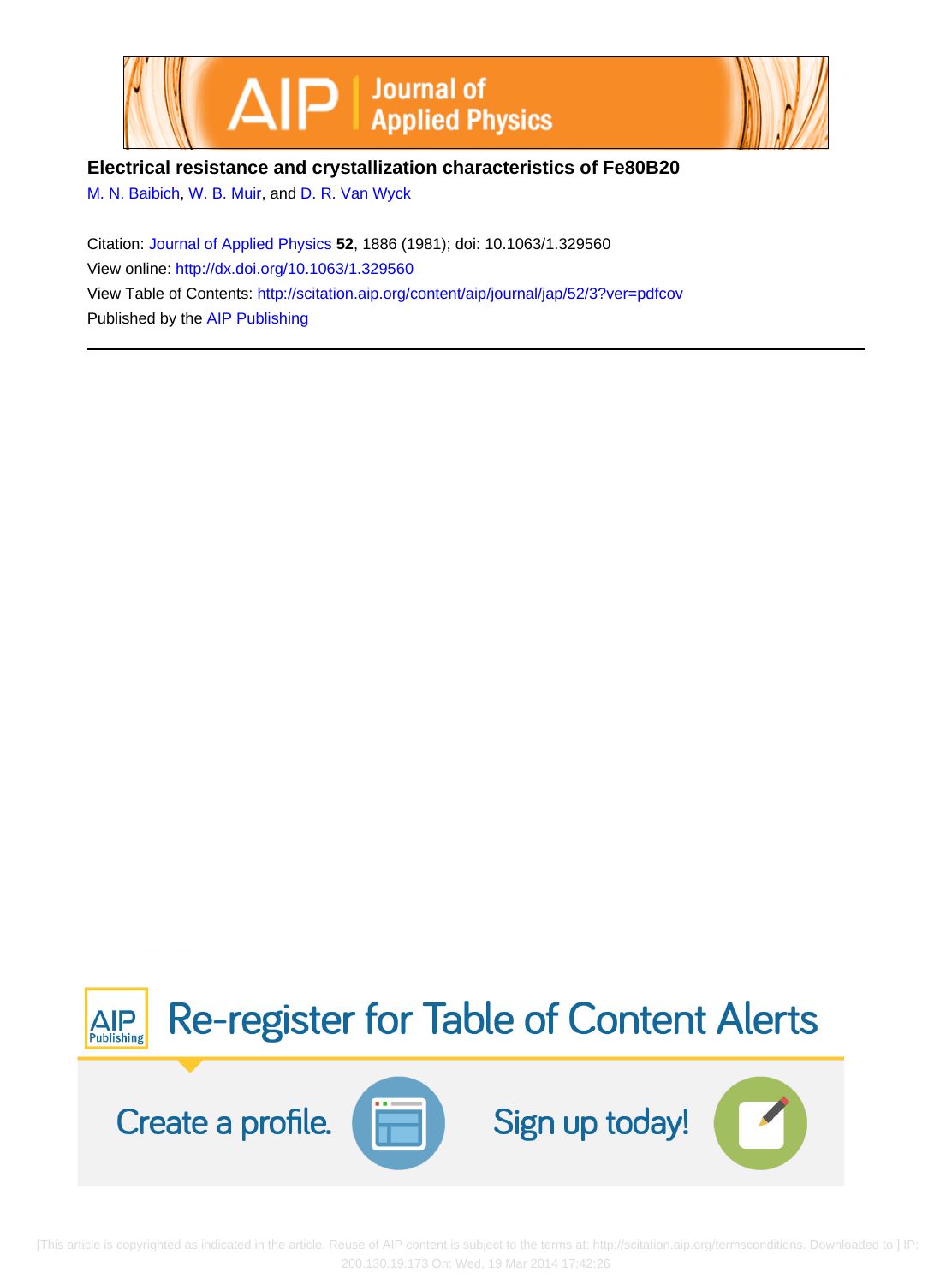# **Electrical resistance and crystallization characteristics of**   $Fe_{80}B_{20}$ <sup>a)</sup>

# M. N. Baibich,<sup>b)</sup> W. B. Muir, and D. R. Van Wyck

*McGill University, 3600 University Street, Montreal, P.* Q. *H3A 2T8 Canada* 

The electrical resistance of amorphous  $Fe_{80}B_{20}$  has been measured as a function of time at various temperatures during an isothermal crystallization process. The results fit a universal curve when  $\Delta R/A R_1$  is plotted against t/t<sub>i</sub>. The value of t<sub>i</sub> as a function of annealing temperature fits the Johnson-Mehl-Avrami equation with  $n = 3$  changing to 1.4 for  $t/t_1 > 1.4$ . The resistance of a series of partially crystallized samples was measured between 4.2 and 300 K. dR/dT at 300 K and dR/dlogT below the resistance minimum were both found to be linear funtions of  $\Delta R/\Delta R$ . That is, both the above quantities were found to be strictly proportional to the amount of crystalline phase present. This may pose some difficulty for the structural tunneling model of the low temperature resistance minimum in metallic glasses.

PACS numbers: *n.lS.Cz,* 81.40.Rs

#### INTRODUCTION

While many studies on the crystallization of amor-<br>phous metals exist (1), the influence of the crystallization process on electron transport in these materials is less well known. Accordingly we are studying the effects of crystallization on the electrical resistivity and thermoelectric power of these materials. We report here the initial work on the effect of the crystallization process on the resistivity of FeeoB2o.

#### RESULTS

The samples of  $Fe_{80}B_{20}$  were obtained from Allied Chemical Corp. as Metglas 2605 (2). The resistance measurements were made using a high sensitivity AC difference method similar to the one described by Muir and StrBm-Olsen (3). Fig. I shows the electrical resistance measured as a function of time during an isothermal crystallization process for a number of different annealing temperatures. The data has been plotted on a reduced scale obtained by dividing theobserved change in resistance  $\Delta R$  by the change in resistance at the inflection point  $\Delta R_I$  against  $t/t_I$ where  $t_I$  is the time at the inflection point. If we assume that the crystallized fraction is proportional  $to \Delta R/\Delta R_{\tau}$  (4) and that complete crystallization has taken place at  $t/t_I = 4$  where  $\Delta R/\Delta R_I = -2.36$  then the

transformed fraction,  $\xi$ , is given by  $\xi = (\Delta R / \Delta R_T) / -2.36$ .

The Johnson-Mehl-Avrami expression (5) for the transformed fraction in a nucleation and growth process is

$$
\xi = 1 - e^{-kt^{\prime\prime}} \tag{1}
$$

The inset of figure 1 shows a plot of  $ln ln^{1}/(1-\xi)$ against  $ln t/t$ . A distinct change in n from 3.0 to 1.4 occurs at  $t/t_{I} = 1.4$ . Table I, after Christian (5), shows the expected value of n for various growth conditions. At the risk of over interpreting our data, it would seem that for our two dimensional ribbons we start with a constant nucleation rate  $(n=3)$ which tends towards saturation (n=2) at the same time that the diameter of the crystallized grains is approaching the width of the ribbon. We are thus tending towards one dimensional growth with a saturated nucleation rate which gives n=l.

|  |  |  |  | Table I. Value of n for various growth condi-             |
|--|--|--|--|-----------------------------------------------------------|
|  |  |  |  | tions D.1, 2, 3 stands for 1, 2 and 3 dimensional growth. |

| Nucleation rate   |         | value of n                        |         |  |
|-------------------|---------|-----------------------------------|---------|--|
|                   | D≖1     | ת ⊑⊓                              | $D = 3$ |  |
| Increasing        | >2      | <b>15 1 10 11</b><br>$\sim$<br>>3 | .       |  |
| Constant          |         |                                   |         |  |
| Decreasing        | $1 - 2$ | $2 - 3$                           | $3 - 4$ |  |
| Zero (saturation) |         |                                   |         |  |

Although probably not strictly correct (5) many workers have assumed an Arrhenius type activation behaviour for  $d\xi/dt$ .

The time to the inflection point, or any other fixed amount of transformation, is then given by

$$
n tT = A + \Delta E/kR T
$$
 (2)

where the activation energy for the process E can be found from a plot of  $\ell n$  t<sub>I</sub> against 1/T. The present results give  $\Delta E = 2.6$  eV which compares favorably to the reported values of 2.1 eV (6) and 2.5 eV  $(7)$ .



Fig.l. Change in resistivity during crystallization. The inset shows  $\ln \ln[1/(1-\xi)]$  vs.  $\ln t/t$ .<br>The change in n from 3.0 to 1.4 at  $t/t$  = 1.4 is evident.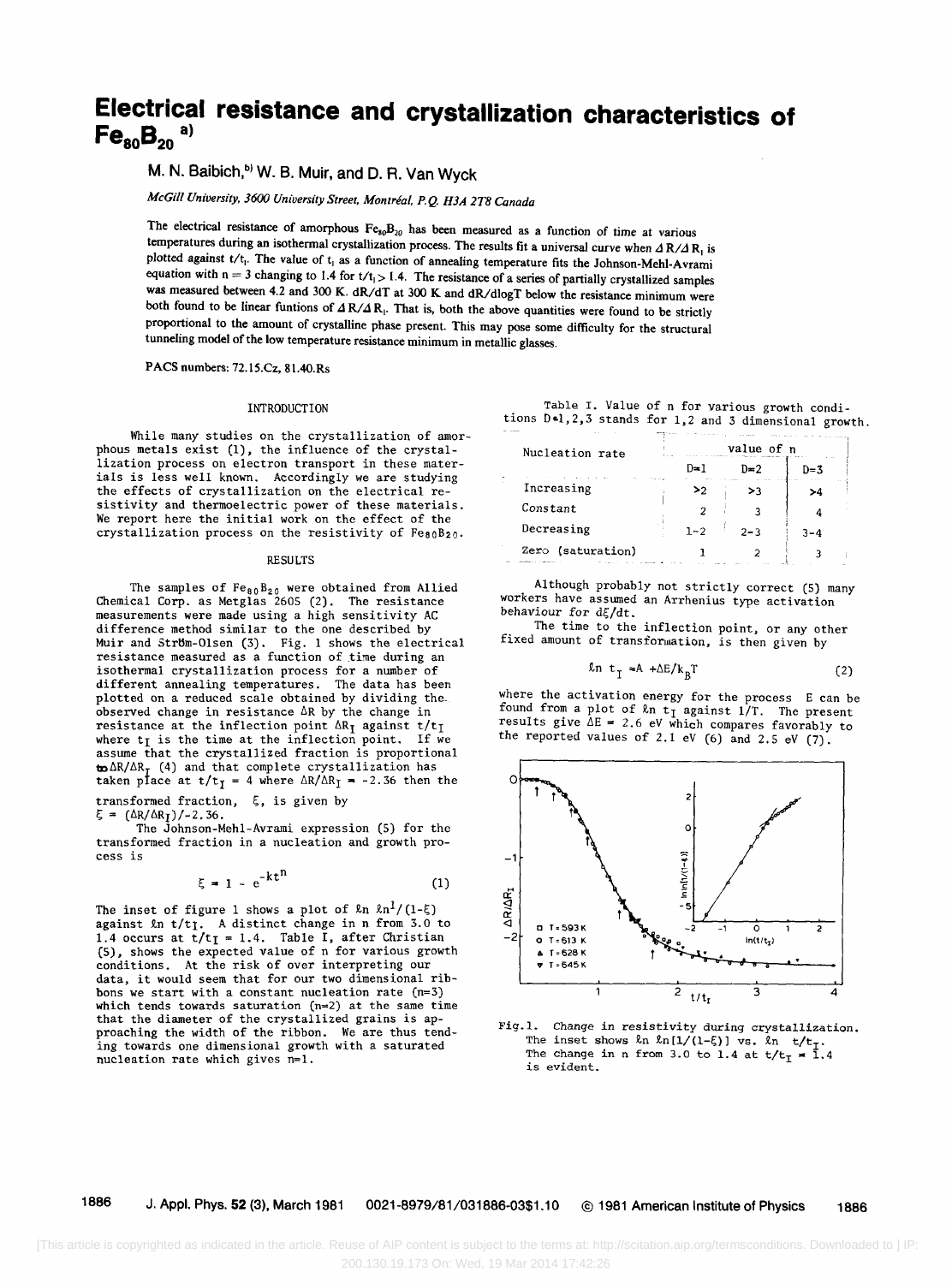In order to examine the effects of partial crystallization on the temperature dependence of the resistivity six samples were annealed as indicated by the arrows in Fig. 1. Fig. 2 shows the resistance of these samples normalized to the resistance of the unannealed sample at 300 K. Fig. 3b shows dR/dT at 300K and  $dR/dlogT$  at 4.2 K plotted as a function of  $\Delta R/\Delta R$ <sub>I</sub>. Within experimental error a good linear relation is obtained between these quantities and  $\Delta R/\Delta R_I$  and if we assume that the effect on the resistivity of a composite material enters into dR/dT, dR/dlogT and  $\Delta R/\Delta R_{\text{I}}$  in the same way (4) then a linear relation exists between  $dR/dT_{300K}$ ,  $dR/dlogT_{4.2K}$  and the degree of crystallization of the sample.





The inevitable errors in the normalization procedure necessary to compare the resistance of various samples lead to large sample-to-sample errors at low temperatures and small degrees of crystallization. In order to avoid these errors an amorphous sample was order to avoid these errors an amorphous sample was measured and then annealed at 350°C tor half an hour  $(t/t<sub>I</sub>$ <sup>20.09</sup>) and remeasured. The results are shown in Fig. 3a. There is no detectable difference in the low temperature results.

Recently Banville (8) has suggested that the density of tunneling states in an amorphous material should initially decrease on annealing. If this is true and the resistance minimum in  $Fes_0B_2$  is due to the tunneling states as suggested by Cochrane (9), then an initial decrease in dR/dlogT on annealing would be expected. We see no such decrease. It can be concluded from this that (a) the tunneling model

of the resistance minimum is not applicable; (b) the predicted decrease in tunneling states does not occur or (c) that the density of tunneling states responsible for the resistance minimum remains constant while an overall decrease in the density of tunneling states occurs but in an energy range which makes these states ineffective in the electrical conduction process.



Fig. 3. a)  $\Delta R/R_{300}$  as a function of T for an amorphous sample and for the same sample annealed to  $t/t_1 = 0.09$ 

 $\left.\tilde{\text{b}}\right)$  dR/dT $\left|_{300}\right\rangle$  and dR/dlogT $\left|_{4.2}\right\rangle$  as a function of increasing crystallization  $(\Delta R/\Delta R_I)$ .

#### **CONCLUSIONS**

The electrical resistance of  $Fe_{80}B_{20}$ has been measured during isothermal crystallization. The results fit a universal curve over the temperature range 593 K to 645 K.

The shape of the curve fits the Johnson-Mehl-Avrami equation with the exponent n changing from 3 to 1.4 at  $t/t_T = 1.4$  where the growth changes from two dimensional to one dimensional and the onset of saturation occurs in the nucleation rate. If an Arrhenius type mechanism is assumed, an activation energy of 2.6 eV is obtained for the annealing process.

The electrical resistance as a function of temperature was found to vary smoothly with the degree of crystallization.

 $dR/dT_{300 K}$  increased linearly with the degree of

crystallization while  $dR/dlogT_4$ ,  $2K$  decreased linearly with crystallization. No change in the low temperature dR/dlogT could be detected at very short annealing times. This suggests either that the decrease in the density of tunneling states predicted by Banville (8) is not seen by the electrical resistance minimum in amorphous materials is not applicable to  $Fe_{80}B_{20}$ .

#### REFERENCES

- a) Work supported in part by Grant #A5038 NSERC, Ottawa, Canada.
- b) Supported by CNPq, Brazil.
- 1) See for instance Rapidly Quenched Metals III, Third International Conference, University of Sussex, England, Vol. 1. The Metals Society, 1 Carleton House Terrace, London, England.
- 
- 2) Allied Chemical Corp. Morristown, N.J. U.S.A.<br>3) W.B. Muir and J.O. Ström-Olsen, J. Phys.E.9 163 3) W.B. Muir and J.O. Strom-Olsen, J. Phys.E.9 163 (1976).<br>4) The resistance of a composite material does not vary
- linearly with composition. However, if the differ-

## 1887 J. Appl. Phys., Vol. 52, No.3, March 1981

## Magnetism & Magnetic Materials-1980 1887